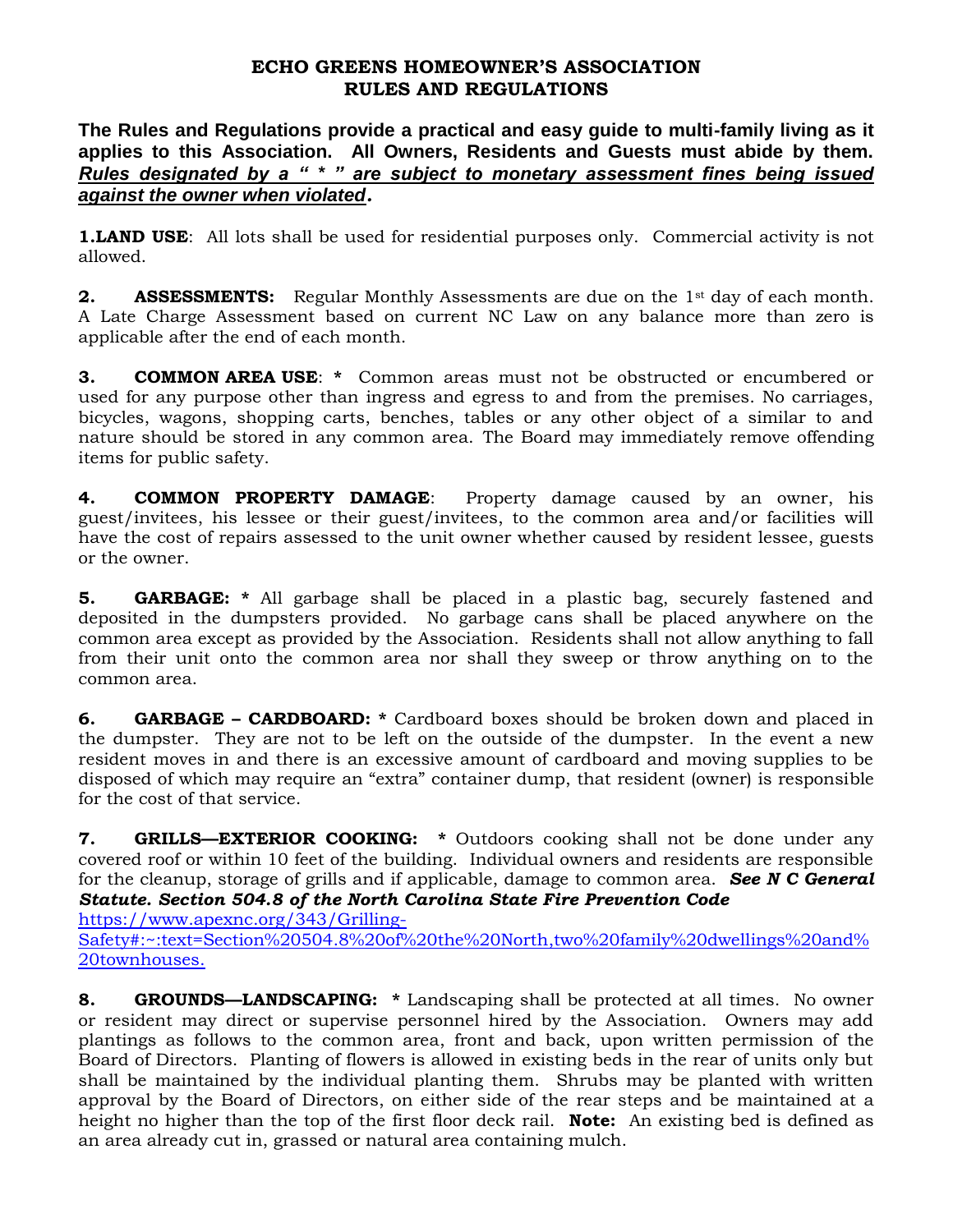**9. LEASING—RENTAL:** Owners are required to furnish "Lessee" or "Renter" information to the Association. This information shall include but not be limited to Lessee's name, place of employment, emergency contact person, home/work phone numbers, and make/type/license number of vehicle applicable to that lessee. No unit or part of a unit shall be sublet. Owners are responsible to see that each lessee receives a copy of the Echo Greens Rules/Regulations and that they are made part of any lease or rental. Again, owners are fully responsible to the Association for the actions of their tenants.

**10. MODIFICATIONS--INSTALLATIONS:** \* Except by first requesting and receiving written permission of the Board of Directors, no installations of wiring, awnings, canopies, shutters, antennae, decking, carpeting, satellite dishes etc, outside the unit shall be made. Failure to obtain prior written permission will be cause for immediate removal of the offending item. Exception: Exterior lighting of a "reserved nature" may be placed within the exterior front foyer area during the time period of December 1 through January 10 but it must be removed after that date. Owner or resident is responsible for any damage incurred to the building when placing these lights.

**11. TEMPORARY STRUCTURES**: No structure of a temporary character, trailer, basement, tent, shack, garage, barn or other out-building shall be used on any lot at any time as a residence either temporarily or permanently.

**12. OUTSIDE ANTENNAS**: No outside antenna, radio or television antennas shall be erected on any lot or dwelling unit within the properties unless and until permission for the same has been granted by the Board of Directors of the Association. OTARD installation is per FCC regulations, *Section 207 of the Telecommunications Act of 1996, the Federal Communications Commission adopted the Over-the-Air Reception Devices.*

[https://www.atgf.com/tools-publications/pubs/fcc-homeowners-associations-and-satellite](https://www.atgf.com/tools-publications/pubs/fcc-homeowners-associations-and-satellite-dishes#:~:text=Section%20207%20of%20the%20Federal,broadcast%20signals%2C%20direct%20broadcast%20satellite)[dishes#:~:text=Section%20207%20of%20the%20Federal,broadcast%20signals%2C%20direct%](https://www.atgf.com/tools-publications/pubs/fcc-homeowners-associations-and-satellite-dishes#:~:text=Section%20207%20of%20the%20Federal,broadcast%20signals%2C%20direct%20broadcast%20satellite) [20broadcast%20satellite](https://www.atgf.com/tools-publications/pubs/fcc-homeowners-associations-and-satellite-dishes#:~:text=Section%20207%20of%20the%20Federal,broadcast%20signals%2C%20direct%20broadcast%20satellite)

**13. MAINTENANCE:** Owners are responsible for the maintenance/replacement of their own doors and windows inclusive of frames, jambs, tracks, hardware, appurtenances and glass. Other maintenance is as described in the Covenants & Restrictions. Certain exterior maintenance (as described in other Association Documents or as designated by the Board) shall be provided for by the Association through assessments. The association shall have all chimneys and fireboxes inspected by a professional every 3 to 4 years at the expense of the association. All such inspections are mandatory for the unit owners. If any chimney or firebox needs repair or cleaning the cost of such shall be passed on to the unit owner. **Note:** All new windows and sliding glass doors must be brown, the current color. Outside (main ingress and egress) door must be solid (no windows) and painted black. Storm doors may be black or white. And while lower decks have been painted gray (by our painting contractor) no upper deck should be painted but only water sealed or clear stained.

**14. NOISE:** \* No resident shall make or permit (including pet noise) any disturbing noises in his unit that will interfere with the rights, comforts or convenience of others. The playing of stereos, televisions, musical instruments, etc., either inside the unit, outside the unit or on common area, shall be kept at a level that will not disturb other residents**. (**Note: It is suggested that serious noise related complaints be first reported to the Police**.)**

**15. NUISANCES:** No noxious or offensive activity shall be carried on upon any lot nor shall anything be done thereon which may be or may become an annoyance or nuisance to the neighborhood.

**16. CONTRUCTION**: All construction activities within units will occur between the hours of 8 AM and 5 PM. Construction also will not be conducted on Sundays or Holidays without the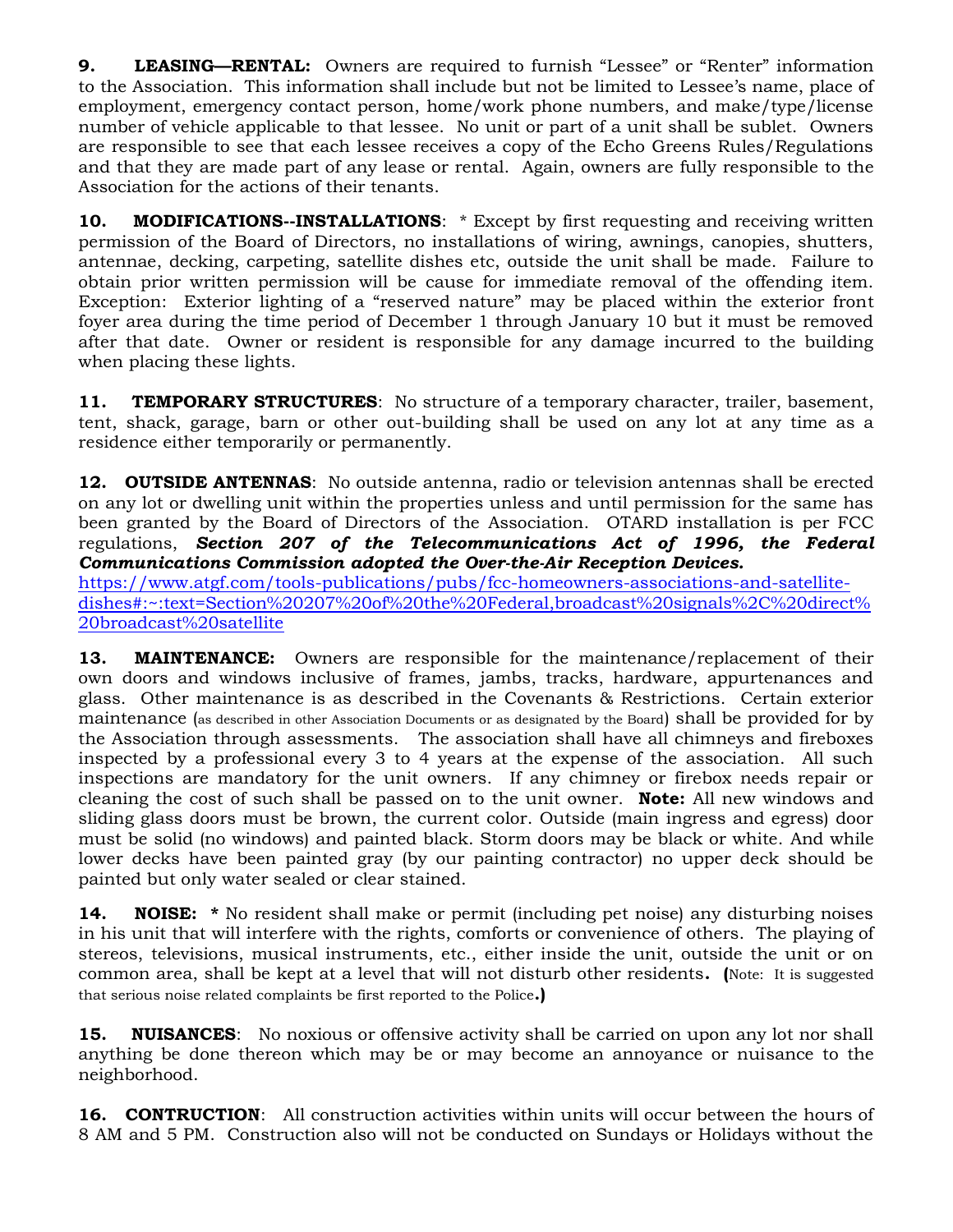permission of the Board of Directors. If a dumpster is need it will be place on the owners parking space after notification to the Board of Directors.

**17. ANIMALS:** No animals, livestock or poultry of any kind shall be kept or maintained on any lot or in any dwelling except that dogs, cats and other household pets may be kept or maintained provided that they are not kept or maintained for commercial purposes and provided further that they are not allowed to run free and are at all times properly leashed and personally escorted; and subject to such further regulation as may be adopted by the Association.

[https://library.municode.com/nc/new\\_hanover\\_county/codes/code\\_of\\_ordinances?nodeId=C](https://library.municode.com/nc/new_hanover_county/codes/code_of_ordinances?nodeId=COOR_CH5AN) OOR CH5AN

**18. PETS:** \* Pets must be kept on a leash and be accompanied by a responsible person at all times when outsides the confines of the town home. Dogs must be "walked" away from planted areas. Dog owners must clean up after their pet. Dogs may not be leashed and/or left unattended outside a unit. Cat owners are responsible for damage their pet does to common area or personal property outside the confines of the town home. Cat traps will be set for stray cats and the County Animal Control will pick up any cats that do not have the required rabies and/or identification tag**.** *Note: Pets fall under the applicable New Hanover County Ordinances and owners are reminded that specific enforcement actions can be taken by Animal Control.*

**19. SIGNS - SOLICITATION: \*** No signs of any type, advertisements, lettering, etc. are to be exhibited, inscribed, painted, attached or displayed at**/**on any unit with the exception of *one* (1) Real Estate Sign for sale or rental not larger than 2 feet x 2 feet which can only be displayed on the inside lower portion of a front window. Absolutely no signage may be placed on common area except by prior permission of the Board of Directors. Signs on common area found to be in violation will be removed and discarded. No door-to-door solicitation is permitted.

**20. STORAGE--PERSONAL PROPERTY: \*** Personal property of all units' owners shall be stored within their townhouse unit.

21. **STORAGE—FIREWOOD---FIREPLACE--LP GAS TANKS:** \* Storage of firewood requires the use of an *approved* metal rack which must be positioned parallel to and approximately one foot from the rear deck, on either side of the stairs. Do not drive trucks or other vehicles on the grass to unload wood (or LP Gas). Any damage to the turf is the financial responsibility of the homeowner who took the delivery. In order to assist in the protection of the property from wood destroying pests, old or rotten wood is to be disposed of by the owner not later than April 15th of each year. Two each 40 lb. LP gas tanks *(largest allowed*) may be installed off back deck but written application for same must first be made and approved prior to installation. They must be covered by either lattice work or shrubbery (only approved options).

**22. UNSIGHTLY CONDITIONS: \*** No garbage cans, linens, cloths, clothing, curtains, rugs, mops or laundry of any kind may be hung or left exposed outside the living unit. Clotheslines are prohibited. No owner or resident shall permit decks or patio areas to be left in an unsightly condition or to be used for "storage" purposes. The Board of Directors reserve the right to determine if any condition is unsightly.

**23. VEHICLE STORAGE & JUNK VEHICLES**: **\*** No unit owner shall allow a boat, trailer, camper, motor home, etc., to remain in any part of the common area. A vehicle that is inoperable or one that has an expired inspection sticker or license tag shall be removed from the common areas. No repair of vehicles shall be made on the premises. Towing for these violations is at the owner's expense and this rule is subject to strict enforcement.